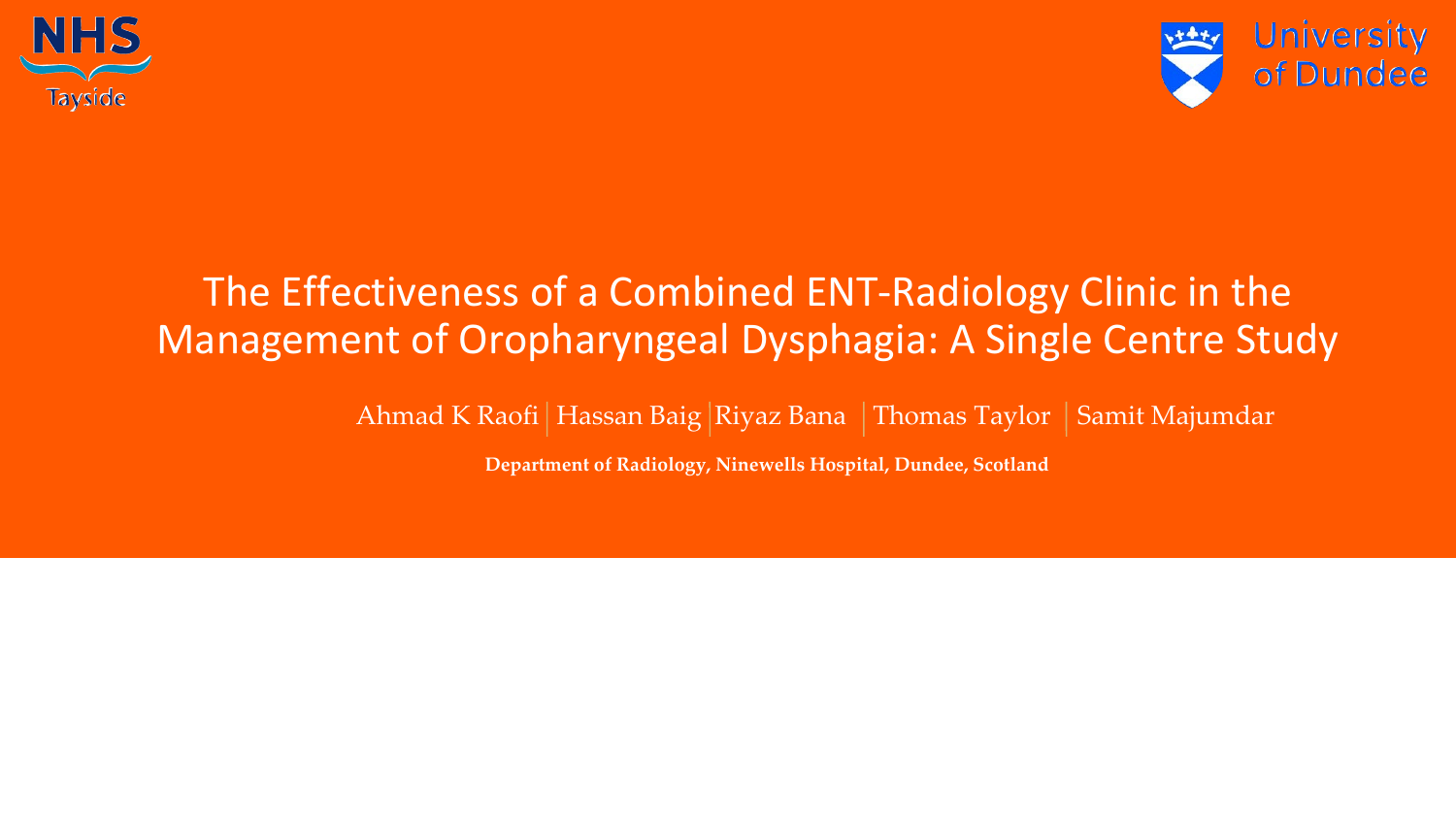



- Oropharyngeal dysphagia (OD) is prevalent in almost 40% of elderly patients
- OD is a common presentation in general practice
- Potentially debilitating condition
	- Symptoms ranging from pain, regurgitation and even choking
- Therefore imperative to investigate the root cause of the dysphagia

## Background

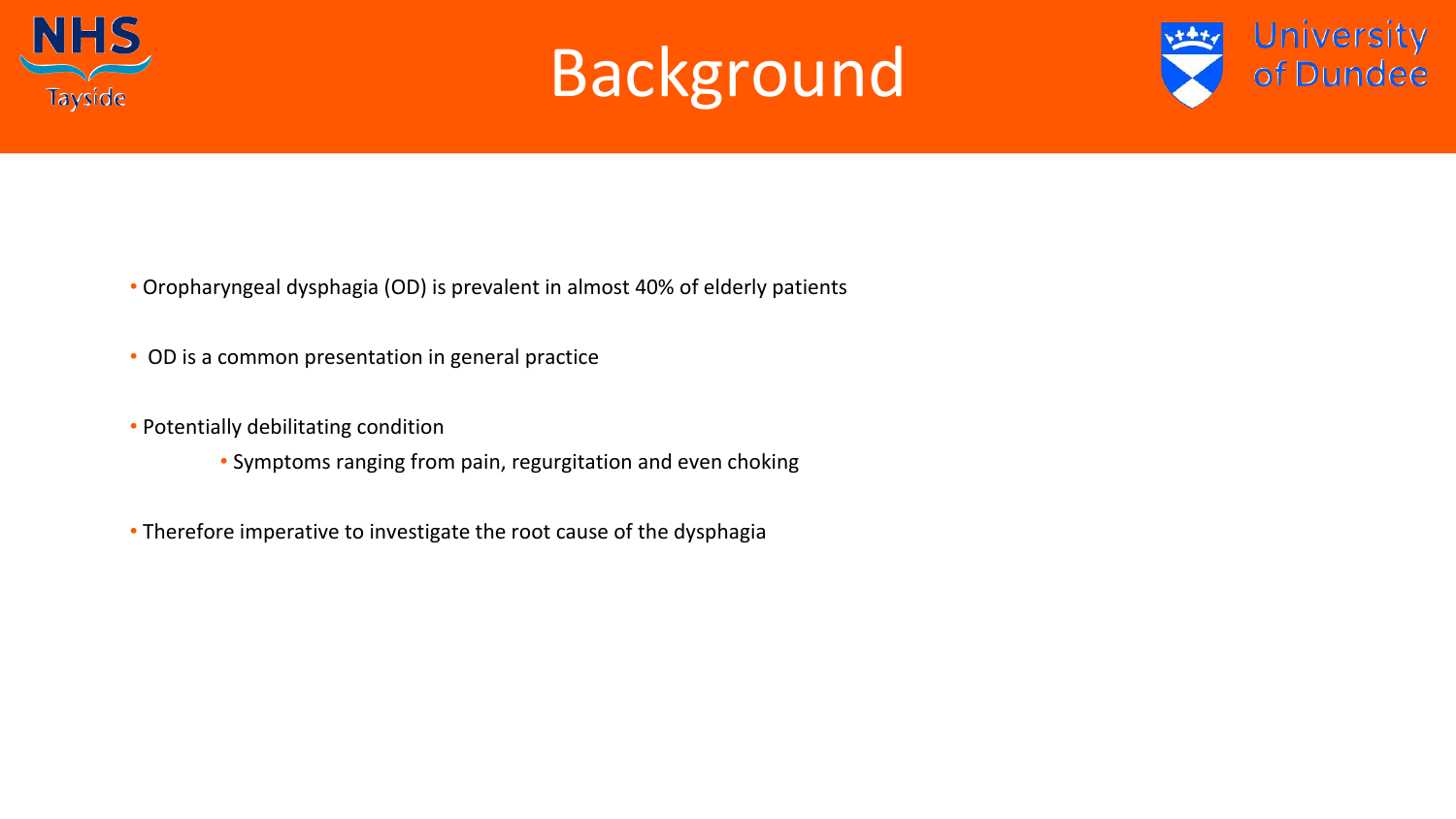### • Old Pathway:

- ❖Patients would be referred to the otorhinolaryngology (ENT) services for an initial consultation
- ❖Followed by an initial consultation from the surgeon
- ❖Subsequently patients would be referred for a contrast swallow, if indicated
- ◆ The results would be conveyed in a follow up appointment with the ENT surgeon
	- $\blacktriangleright$  This would often take a number of months (Figure 1).



## Background



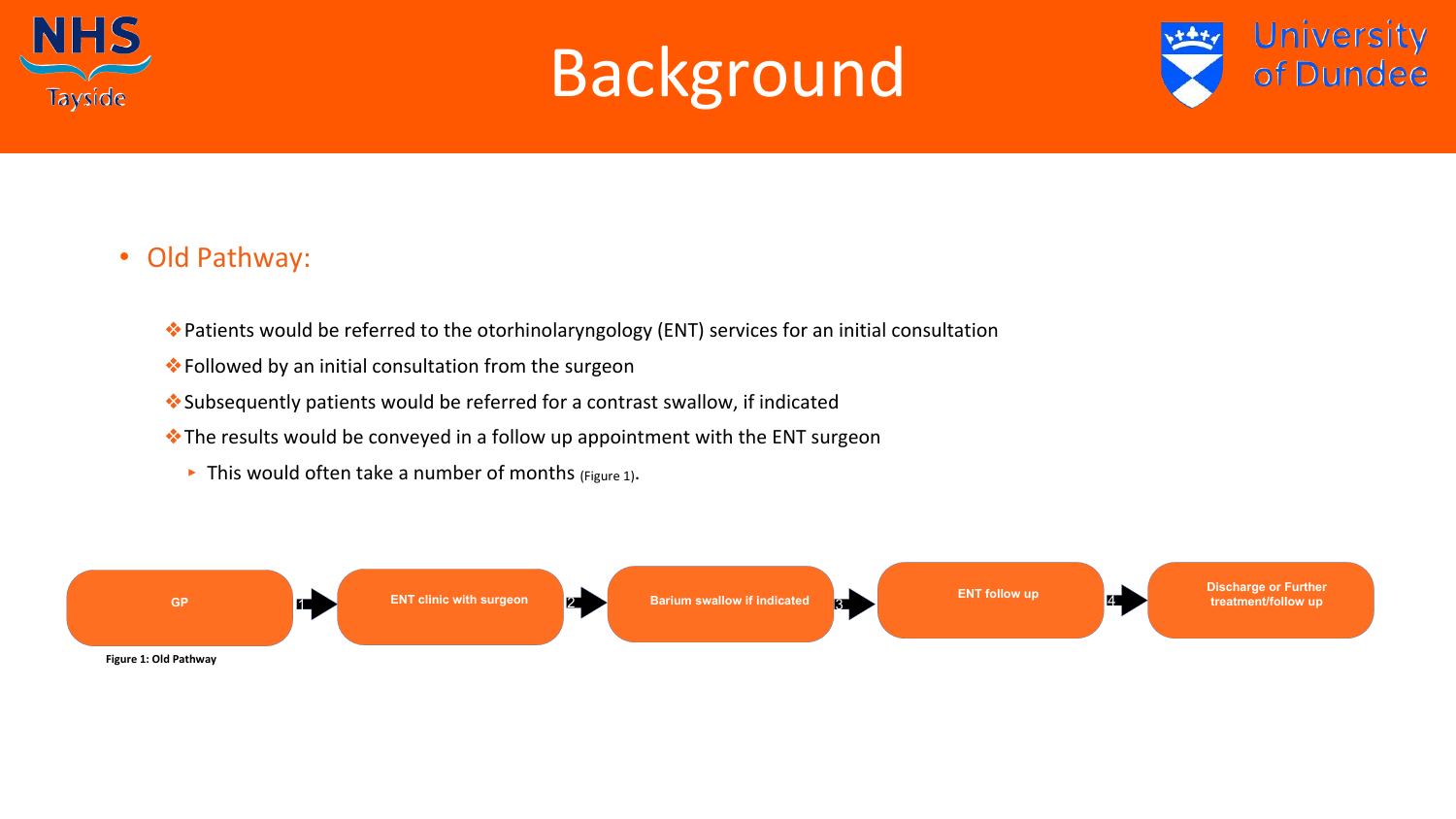• To introduce and highlight the benefits of an alternate pathway by offering a combined one-stop ENT-Radiology service for OD patients (Figure 2). •Specifically looking at reducing waiting times, radiation dose and providing a more cost-effective pathway compared to previous.





- 
- 



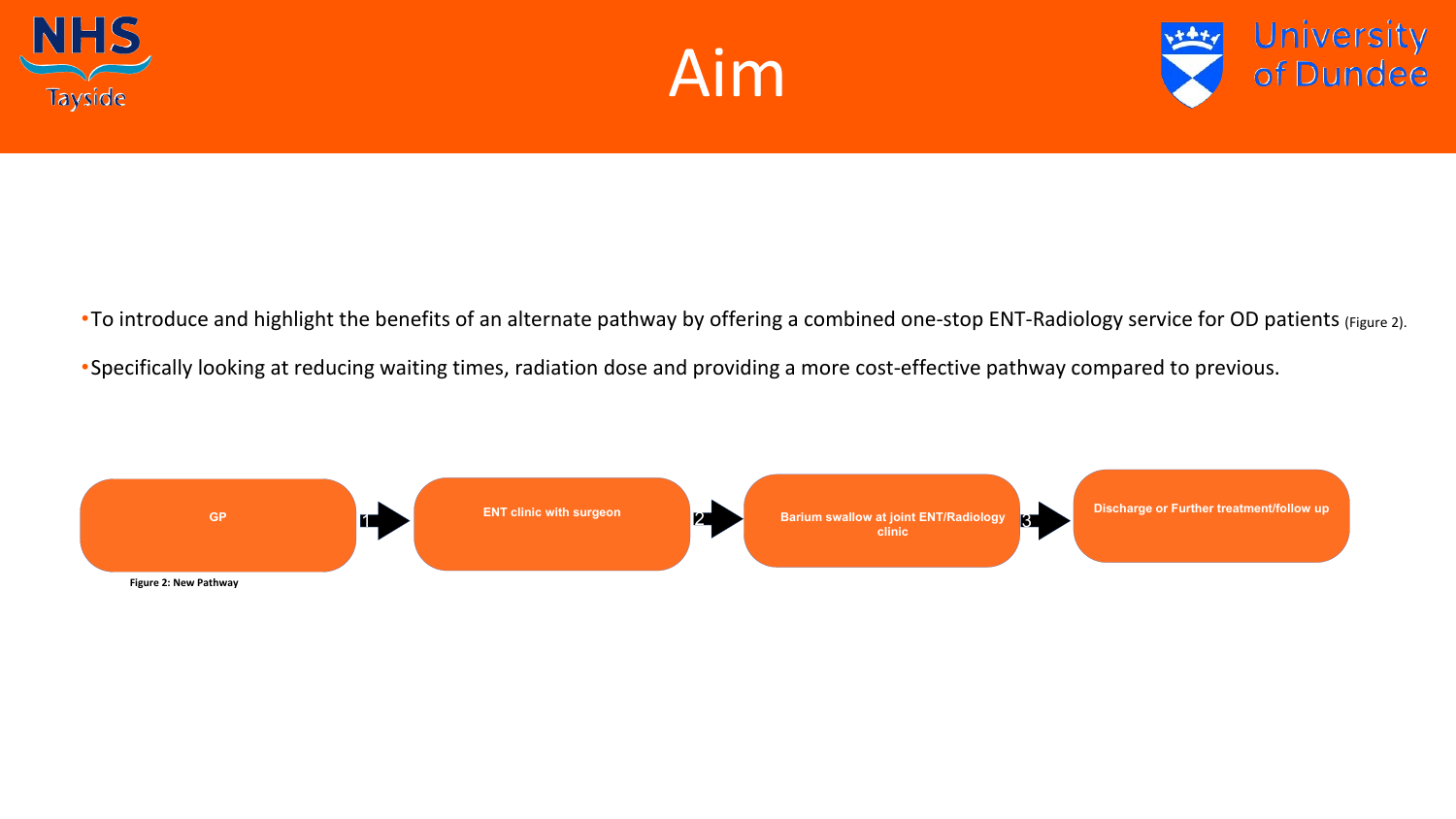



- Quantitative data collected in retrospect for 129 patients from 201-2020 • (n= 81 in pre-combined ENT-Radiology, n=39 in combined ENT-Radiology cohorts).
- Inclusion criteria included presenting complaint of OD requiring subsequent investigations and imaging.
- Nine patients were excluded due to lack of information available regarding follow up.
- 120 participants were followed through from initial referral to outpatient clinic review/discharge.
- Run chart analysis was utilised to review the effectiveness of the new pathway over the four-year period.
- Additionally, quantitative analysis on radiation dose was done to allow a comparison between the pathways.

## Method

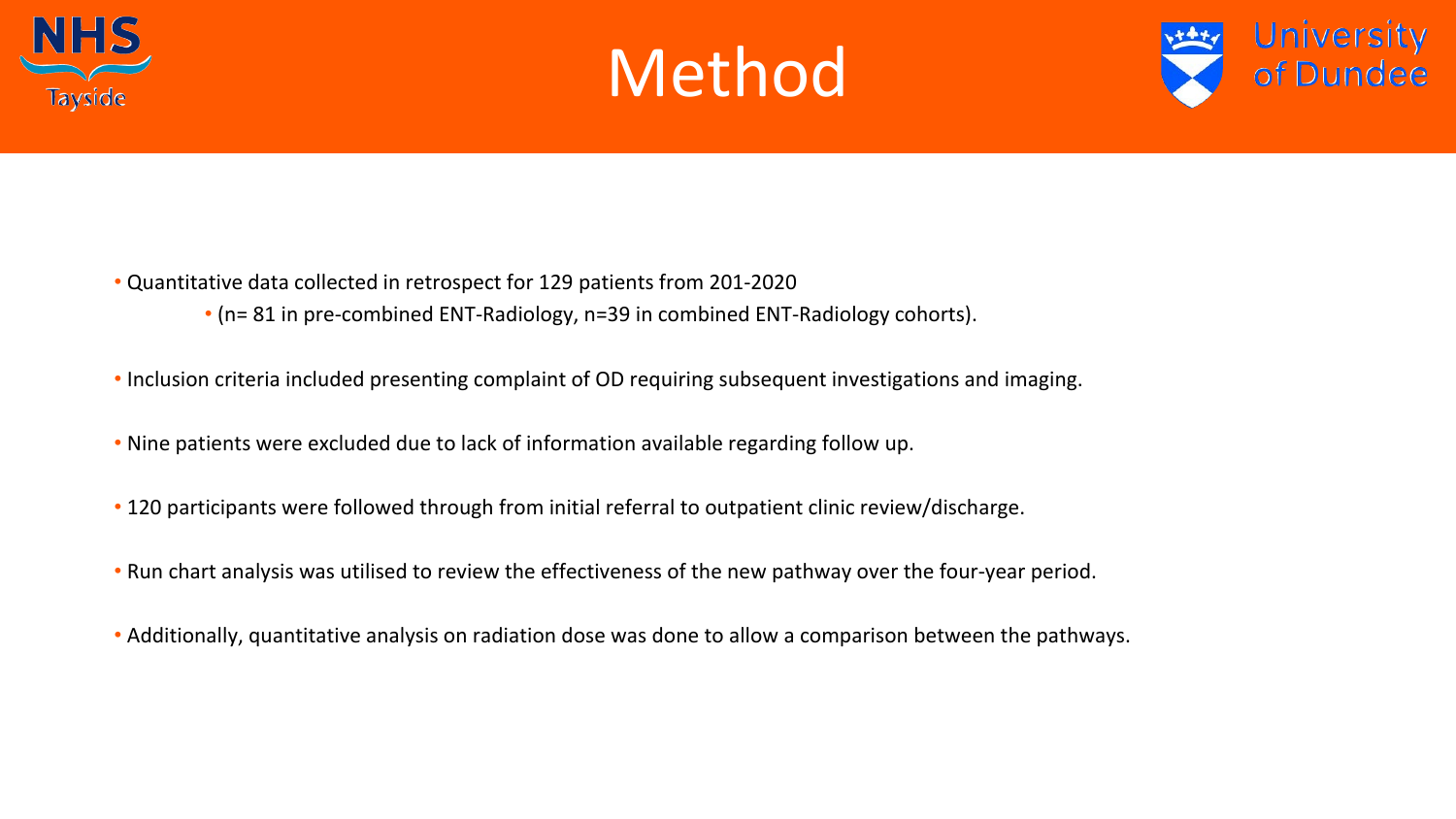

- •Prior to the combined ENT-Radiology clinic:
	- ◆ Average waiting time for ENT follow up after contrast imaging = 63.2 days
	- $\dots$  Median waiting time of = 48 days.
	- ◆41.9% (34/81) of these patients subsequently required regular ENT follow-up.
- Following combined ENT-Radiology clinic:
	- $\leftrightarrow$  Average waiting time for ENT follow up after contrast imaging dropped to = 2.3 days
	- $\triangleleft$  Median waiting time of = 0 days.
	- ❖Additionally 94.9% (37/39) of patients were advised regarding their follow-up on the same day as their imaging
	- ❖61.5% (24/39) of these patients were discharged the same day without further follow-up.
- Furthermore, radiation dose was reduced by an average of 622.38 cGy/cm2 amounting to a 73.6% dose reduction

### Results

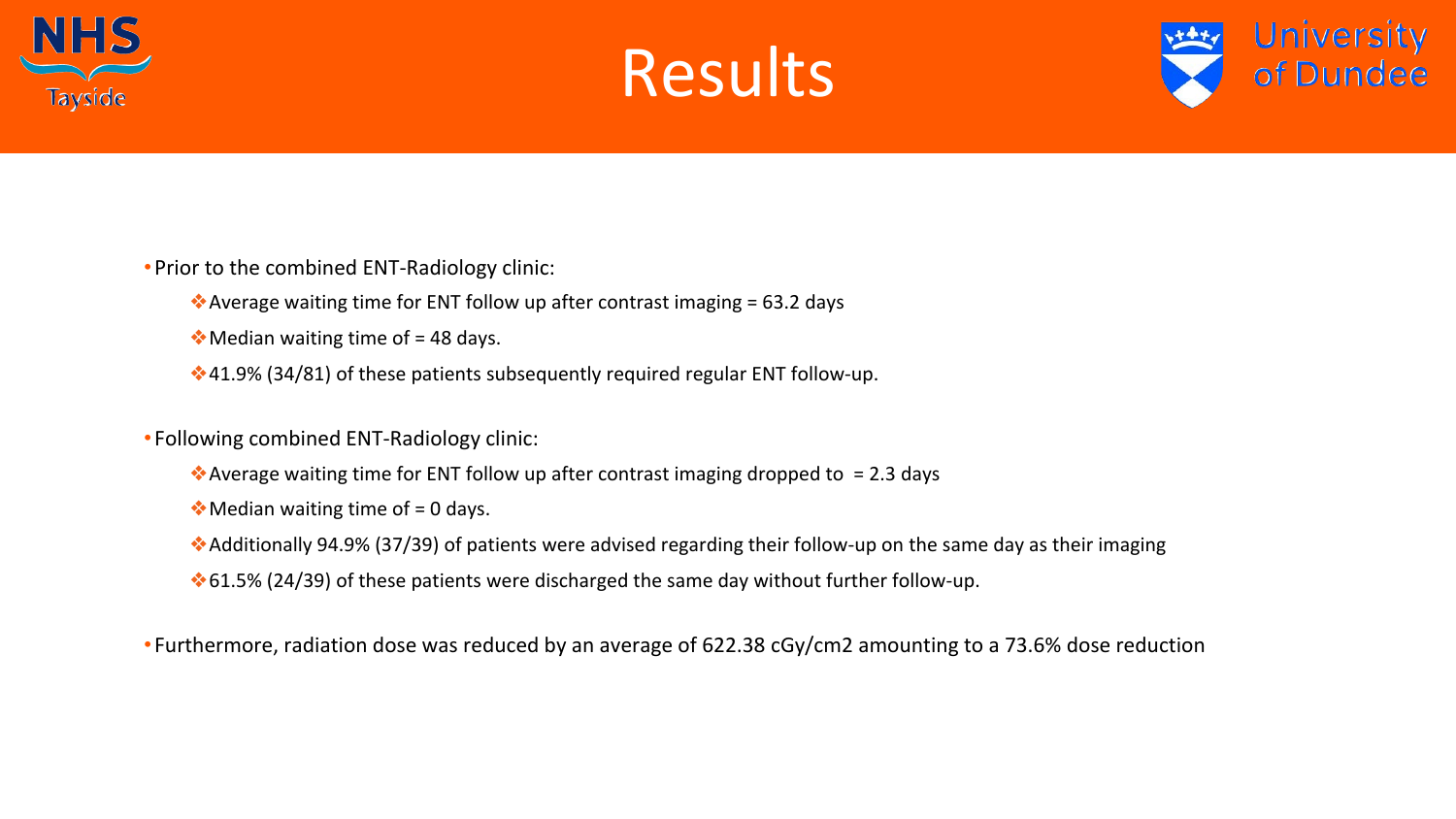



### Average waiting time for ENT follow up (days)

### **Median waiting time for ENT follow up (days)**

### Average radiation dose to patients (cGy)

**Table 1: Results**

| <b>Old Pathway</b> | <b>New Pathway</b> |
|--------------------|--------------------|
| 63.2               | 2.3                |
| 48                 | $\mathbf 0$        |
| 845.7              | 223.3              |

## Results



• Table above demonstrating direct comparison of old and new pathways.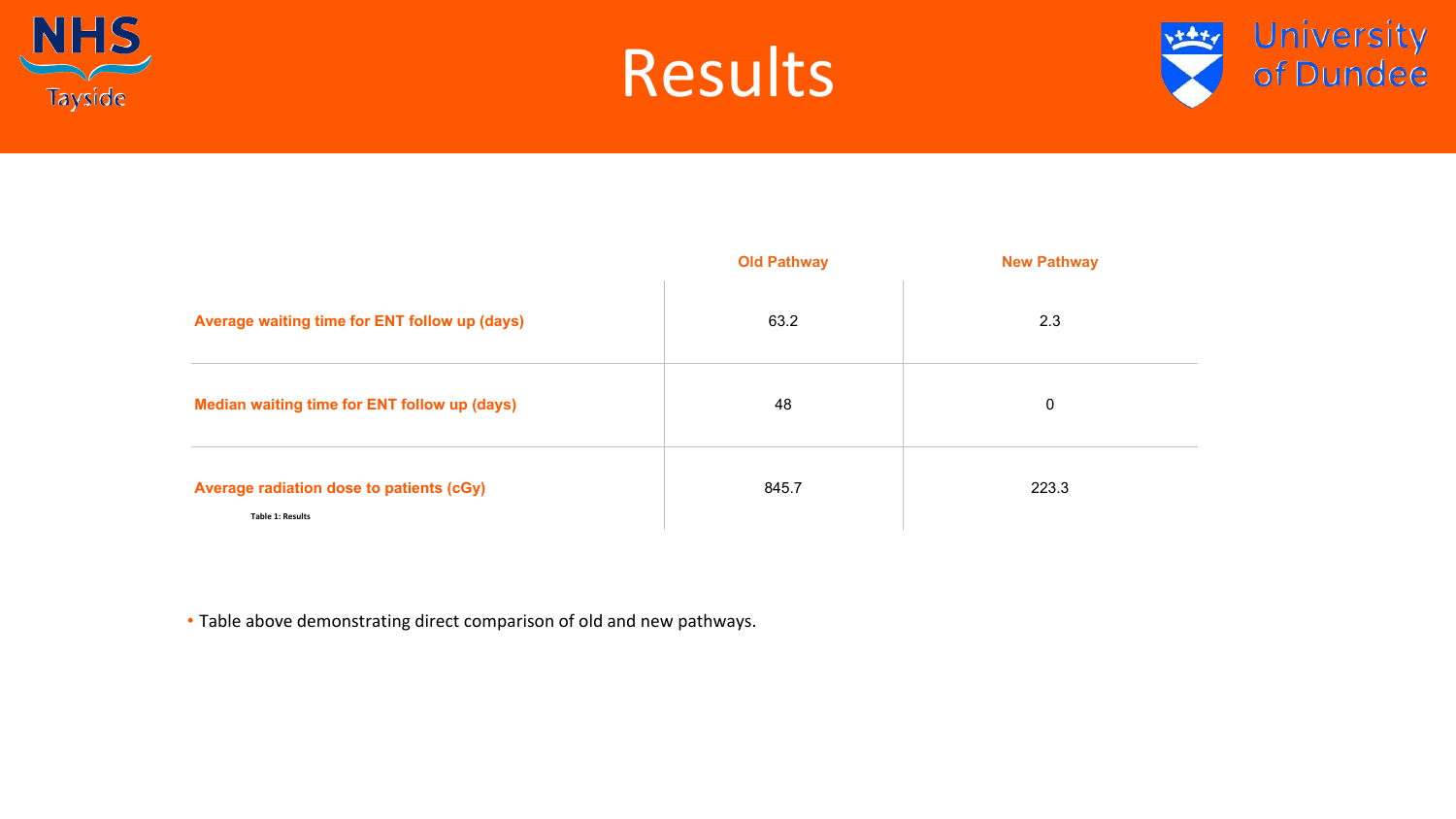• Primarily, the time taken for follow up appointments has reduced significantly allowing patients to receive effective treatment/management

• Additionally, discharging patients from care who do not require further follow-up reduces the patient load, allowing for shorter waiting lists

- The combined ENT-Radiology clinic provides multifactorial benefit for patients with OD.
- plan sooner than previously.
- and subsequently improving efficiency.
- radiation exposure.
- centres are required to fully understand its benefits and efficacy on a wider scale.



• The new pathway provides significant reductions in cost and time providing an effective model in the management of OD. Furthermore, the new pathway demonstrates a vast reduction in the radiation dose to the patient, thereby optimising patient safety and avoiding unnecessary

• This model of quality improvement has proven extremely effective in this centre; however, further analysis and involvement of multiple



# Discussion/Conclusion